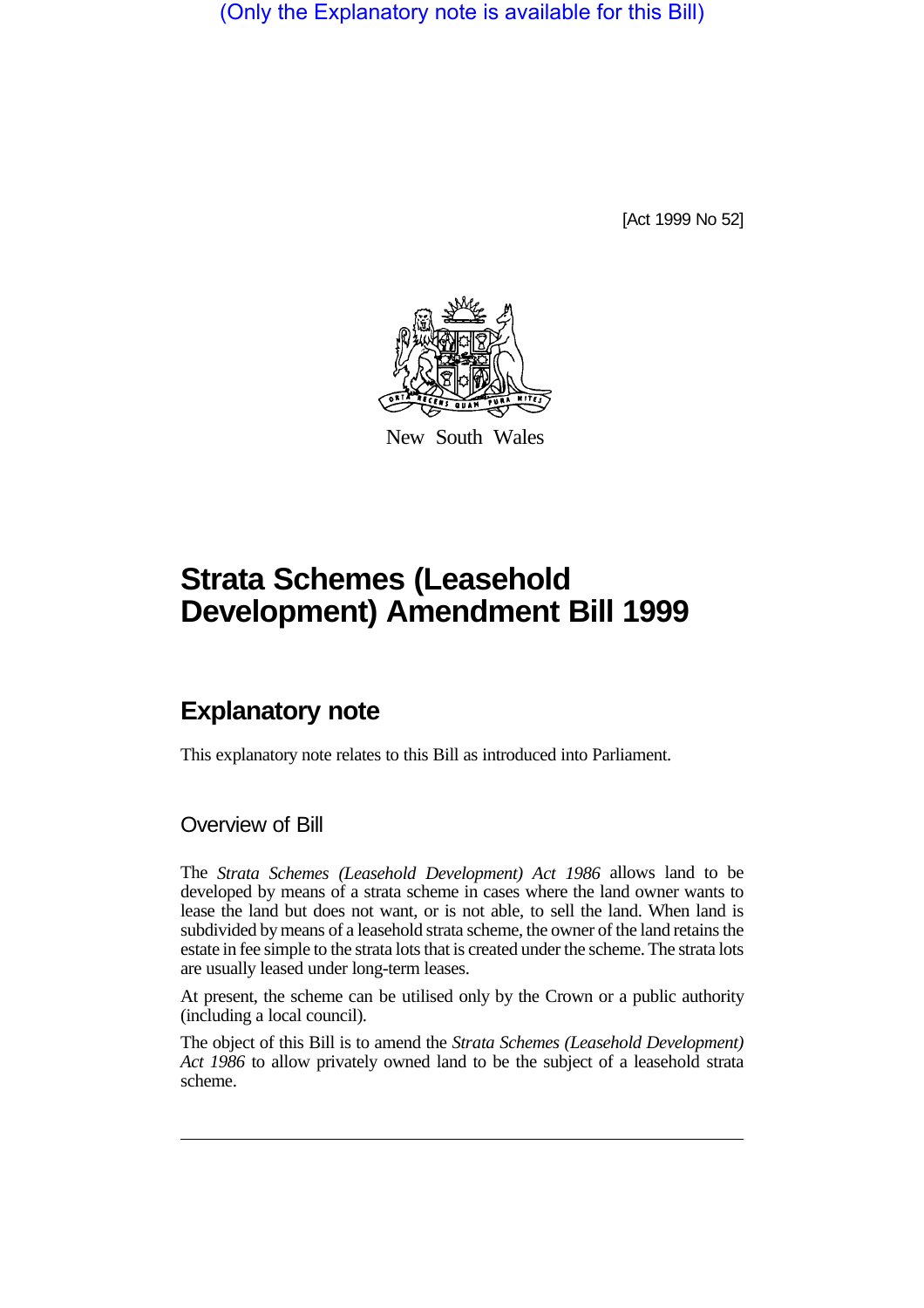Strata Schemes (Leasehold Development) Amendment Bill 1999 [Act 1999 No 52]

Explanatory note

The Bill also makes changes to the taxation provisions contained in the *Land Tax Management Act 1956* to ensure that the lessee of a strata lot in a leasehold strata scheme is treated as the owner of the lot for land tax purposes. As a result, the lessee will be liable for any land tax payable in respect of the lot. In addition, any land tax exemptions that apply to land owned by a particular body (such as land owned by a charitable institution or religious society) will apply as if the lessee owned the strata lot.

Similar changes are made to rating provisions in the *Local Government Act 1993*, so as to ensure that the lessee of a strata lot created under a leasehold strata scheme is treated as the owner of the land for the purposes of various rate exemptions.

The effect of these amendments generally is that a lessee of a leasehold strata lot will be able to claim the benefit of any land tax or rate exemption that would have applied if the lessee were the owner of the lot. Conversely, the owner/lessor of the leasehold strata lot will not be entitled to claim an exemption for land that is leased to a lessee.

**Clause 1** sets out the name (also called the short title) of the proposed Act.

**Clause 2** provides for the commencement of the proposed Act on a day or days to be appointed by proclamation.

**Clause 3** is a formal provision giving effect to the amendments to the *Strata Schemes (Leasehold Development) Act 1986* set out in Schedule 1.

**Clause 4** is a formal provision giving effect to the amendments to the other Acts set out in Schedule 2.

Schedule 1 Amendments to Strata Schemes (Leasehold Development) Act 1986

At present, only land that is held in fee simple by a *prescribed authority* may be subdivided under the *Strata Schemes (Leasehold Development) Act 1986*. A prescribed authority is defined as the Crown in right of New South Wales or a public authority (including a local council) constituted or established by an Act.

The amendments set out in Schedule 1 allow other land owners to develop land by means of a leasehold strata scheme. In particular, the amendments to section 6 (see **Schedule 1 [5]** and **[6]**) make it clear that land held or vested in fee simple in any person may be subdivided under the Act, subject to the limitations provided for by section 6 of the Act. **Schedule 1 [7]** makes it clear that the Crown, a public authority or a local council will still be able to utilise the scheme of subdivision provided for by the Act.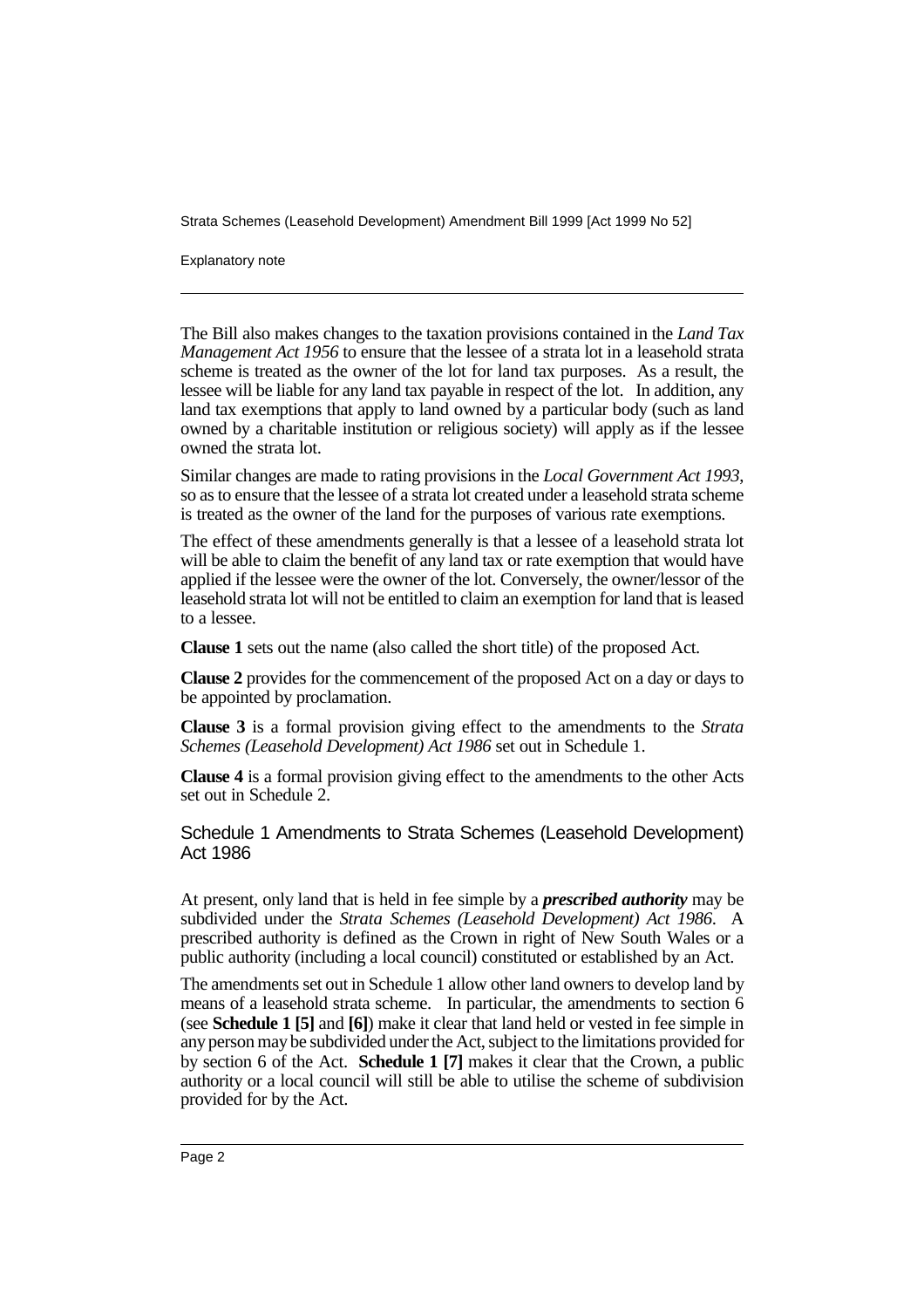Strata Schemes (Leasehold Development) Amendment Bill 1999 [Act 1999 No 52]

Explanatory note

Consequential amendments replace the expression *prescribed authority* with the expression *proprietor*. The proprietor under the leasehold strata scheme will be the person who retains the estate in fee simple in the parcel (the land that is the subject of the scheme). See **Schedule 1 [2]**–**[4]**, **[8]–[11]** and **[13]**.

**Schedule 1 [1]** inserts a note in the Act to make it clear that the Act provides for an alternative form of subdivision to the *Strata Schemes (Freehold Development) Act 1973*, where a land owner does not wish, or is not able, to part with ownership of the land proposed to be subdivided.

**Schedule 1 [12]** omits a provision that currently prevents the lessor from transferring land held by the lessor under the leasehold strata scheme, except in accordance with the regulations.

**Schedule 1 [14]** and **[15]** replace an incorrect reference to a prescribed authority.

**Schedule 1 [16]** provides for the making of savings and transitional regulations.

Schedule 2 Amendment of other Acts

#### **Amendments to Land Tax Management Act 1956**

#### **Liability of lessees in leasehold strata schemes**

Under the *Land Tax Management Act 1956* the owner of land that is taxable is liable to pay land tax. In general, the owner is a person entitled to an estate in freehold in possession or a person entitled to receive the benefit of any rents or profits that would be payable if the land were leased.

The amendment set out in **Schedule 2.1 [3]** provides that the lessee of a leasehold strata lot is to be considered to be the owner of the lot for land tax purposes. Accordingly, the lessee will be liable for any land tax payable in respect of the lot. The lessor will not be considered to be the owner of the lot unless the lessor is the lessee. (The *Strata Schemes (Leasehold Development) Act 1986* contemplates some circumstances in which a lessor may also be the lessee of a strata lot.)

The effect of the amendments will be that any land tax exemption that applies to land owned by a body that is "tax exempt" (such as a charitable institution) will apply to a leasehold strata lot only if the tax exempt body is the lessee of that strata lot.